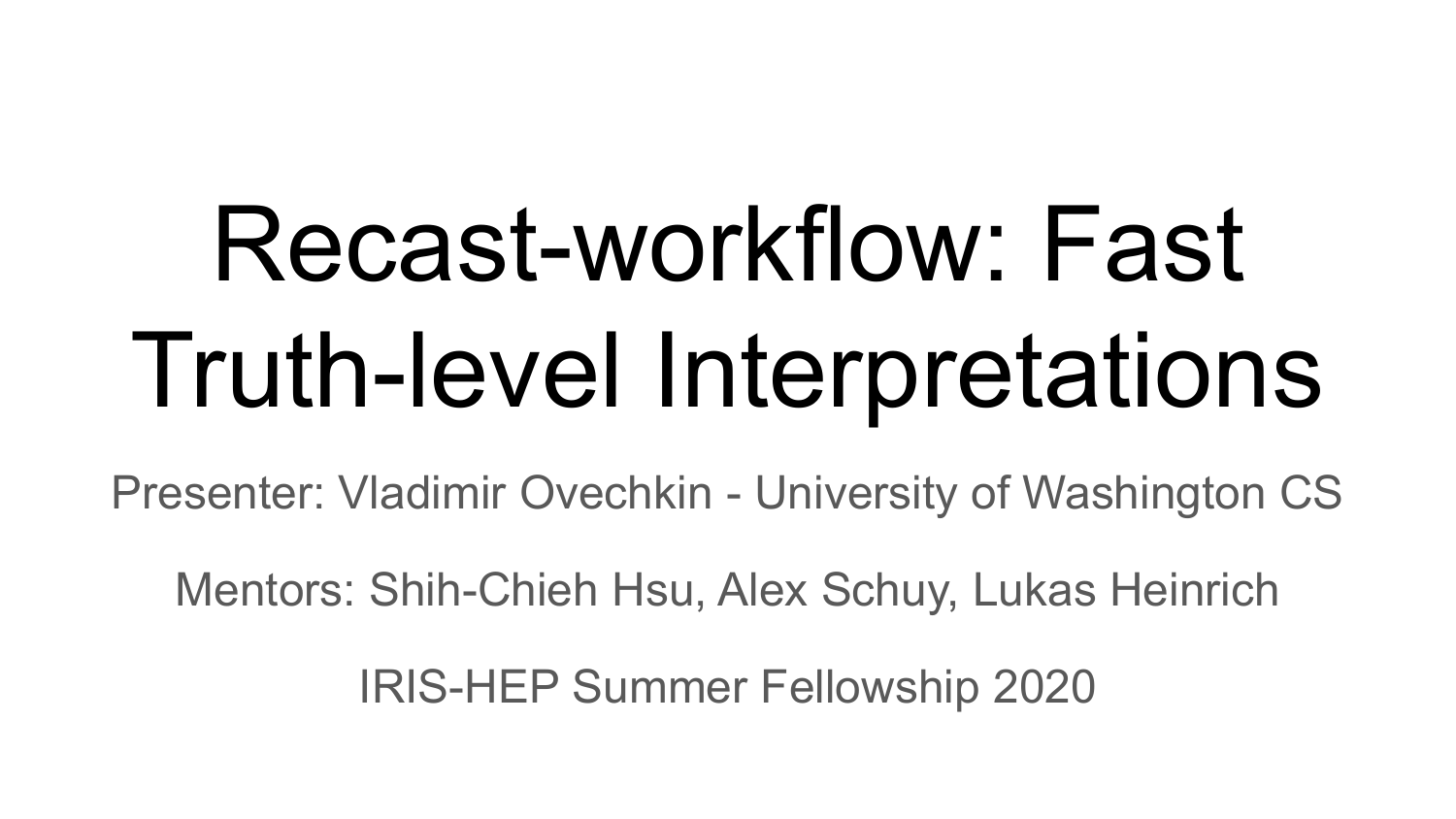#### Introduction

- My project was to expand recast-workflow - a python package that builds computational workflows for quickly testing truth-level interpretations.

- To better explain my work, I will review review the motivation and core features of recast-workflow.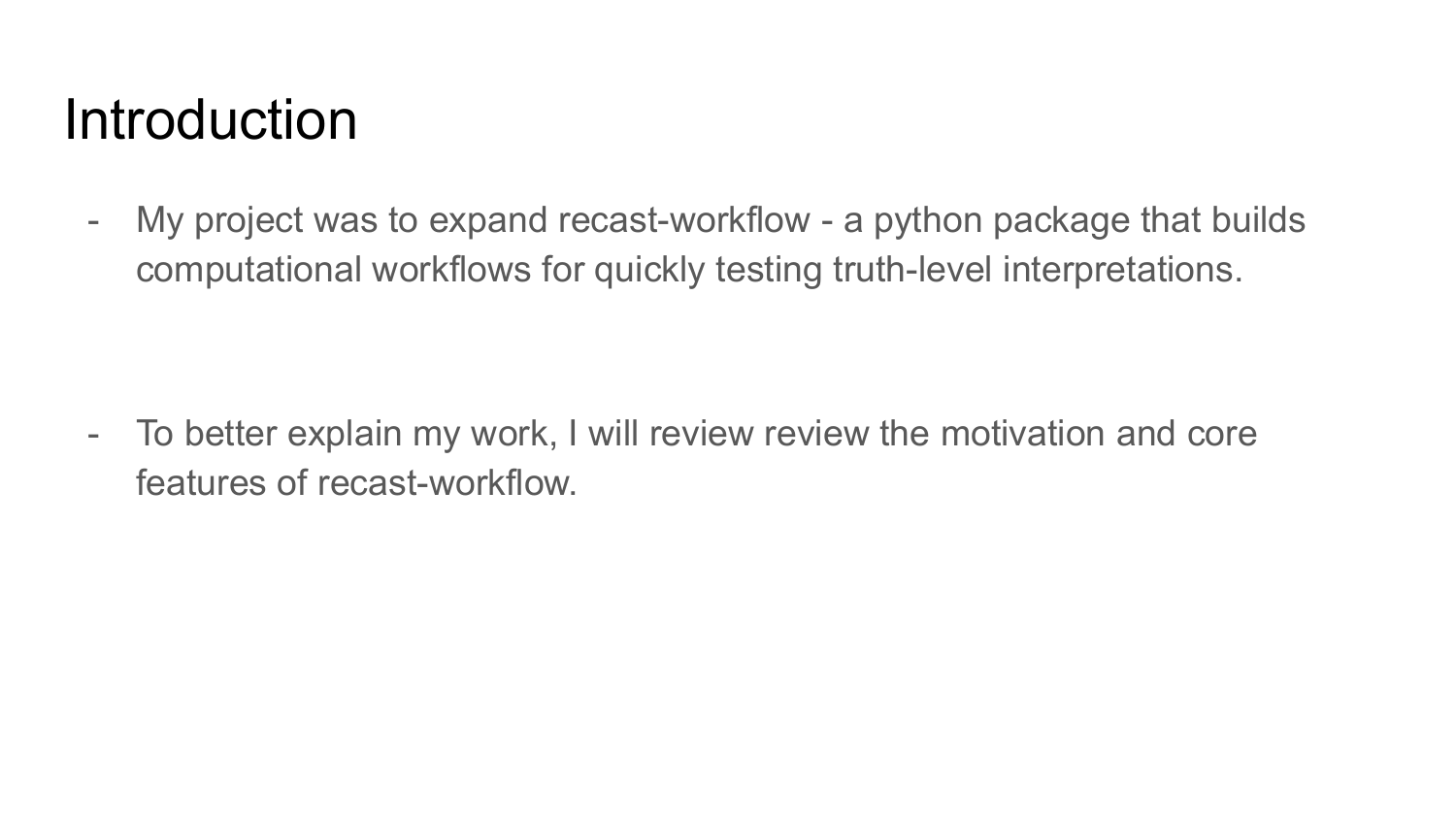#### Motivation for Recast-wf

- Typical experiment:
	- Generate data according to a model w/ certain params
	- Select interesting data
	- Run statistical analysis
- Yadage uses yaml files to describe and execute this process
	- Much faster than running multiple times by hand
- Recast-wf quickly builds workflows to run truth-level reinterpretations before committing to full simulation

| 53  | - dependencies:                                     |
|-----|-----------------------------------------------------|
| 54  | $-$ init                                            |
| 55  | name: rivet                                         |
| 56  | scheduler:                                          |
| 57  | parameters:                                         |
| 58  | analysis_id                                         |
| 59  |                                                     |
|     | output: analysis_id                                 |
| 60  | step: init                                          |
| 61  | hepmc:                                              |
| 62  | output: hepmc                                       |
| 63  | step: pythia                                        |
| 64  | outputyoda: '{workdir}/rivet_analysis.yoda'         |
| 65  | scheduler_type: singlestep-stage                    |
| 66  | step:                                               |
| 67  | environment                                         |
| 68  | environment_type: docker-encapsulated               |
| 69  | image: recast/rivet                                 |
| 70  | imagetag: latest                                    |
| 71  | process:                                            |
| 72  | cmd: rivet -a {analysis_id} -H {outputyoda} {hepmc} |
| 73  | process_type: string-interpolated-cmd               |
| 74  | publisher:                                          |
| 75  | publish:                                            |
| 76  | yoda: outputyoda                                    |
| 77  | publisher_type: interpolated-pub                    |
| 78  | - dependencies:                                     |
| 79  | $-$ init                                            |
| 80  |                                                     |
|     | - rivet                                             |
| 81  | name: contur                                        |
| 82  | scheduler:                                          |
| 83  | parameters:                                         |
| 84  | output_analysis: {workdir}/ANALYSIS'                |
| 85  | output plots: '{workdir}/plots'                     |
| 86  | yoda:                                               |
| 87  | output: yoda                                        |
| 88  | step: rivet                                         |
| 89  | scheduler_type: singlestep-stage                    |
| 90  | step:                                               |
| 91  | environment:                                        |
| 92  | environment_type: docker-encapsulated               |
| 93  | image: recast/contur                                |
| 94  | imagetag: latest                                    |
| 95  | process:                                            |
| 96  | process_type: interpolated-script-cmd               |
| 97  | script: 'source ./setupContur.sh                    |
| 98  |                                                     |
| 99  | contur {yoda}                                       |
| 100 |                                                     |
| 101 | cp -r ./ANALYSIS {output analysis}                  |
| 102 |                                                     |
| 103 | cp -r ./plots {output_plots}                        |
| 104 |                                                     |
| 105 | r.                                                  |
| 106 | publisher:                                          |
|     |                                                     |
| 107 | publish:                                            |
| 108 | analysis: output_analysis                           |
| 109 | plots: output_plots                                 |
| 110 | publisher_type: interpolated-pub                    |

Excerpt from Example Workflow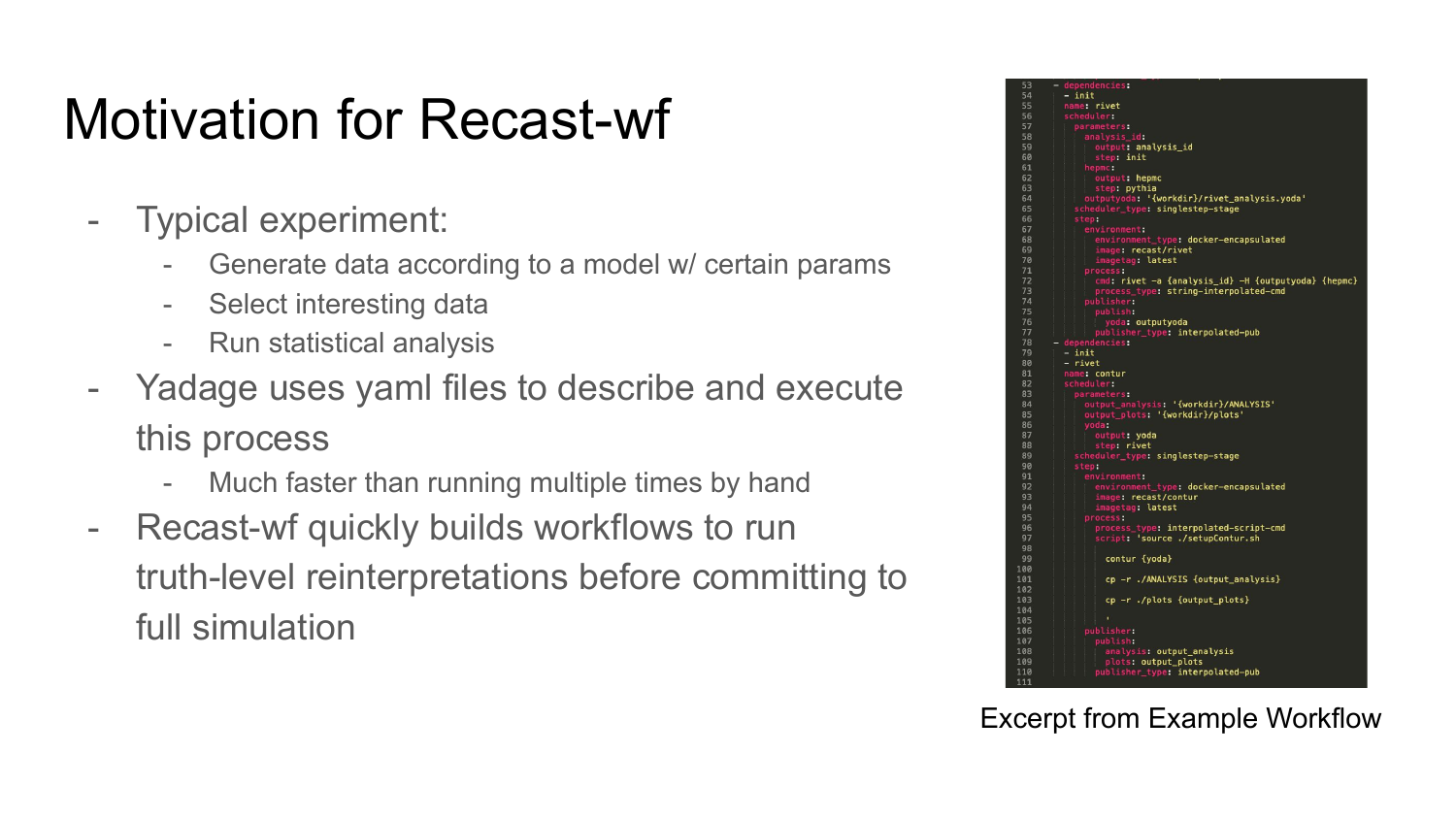#### What is Recast Workflow?

- Recast-wf abstracts an experiment to 3 steps
- Then, the user can pick what tool (subworkflow) they would like to use for each step

Generate simple analyses by reusing several steps:

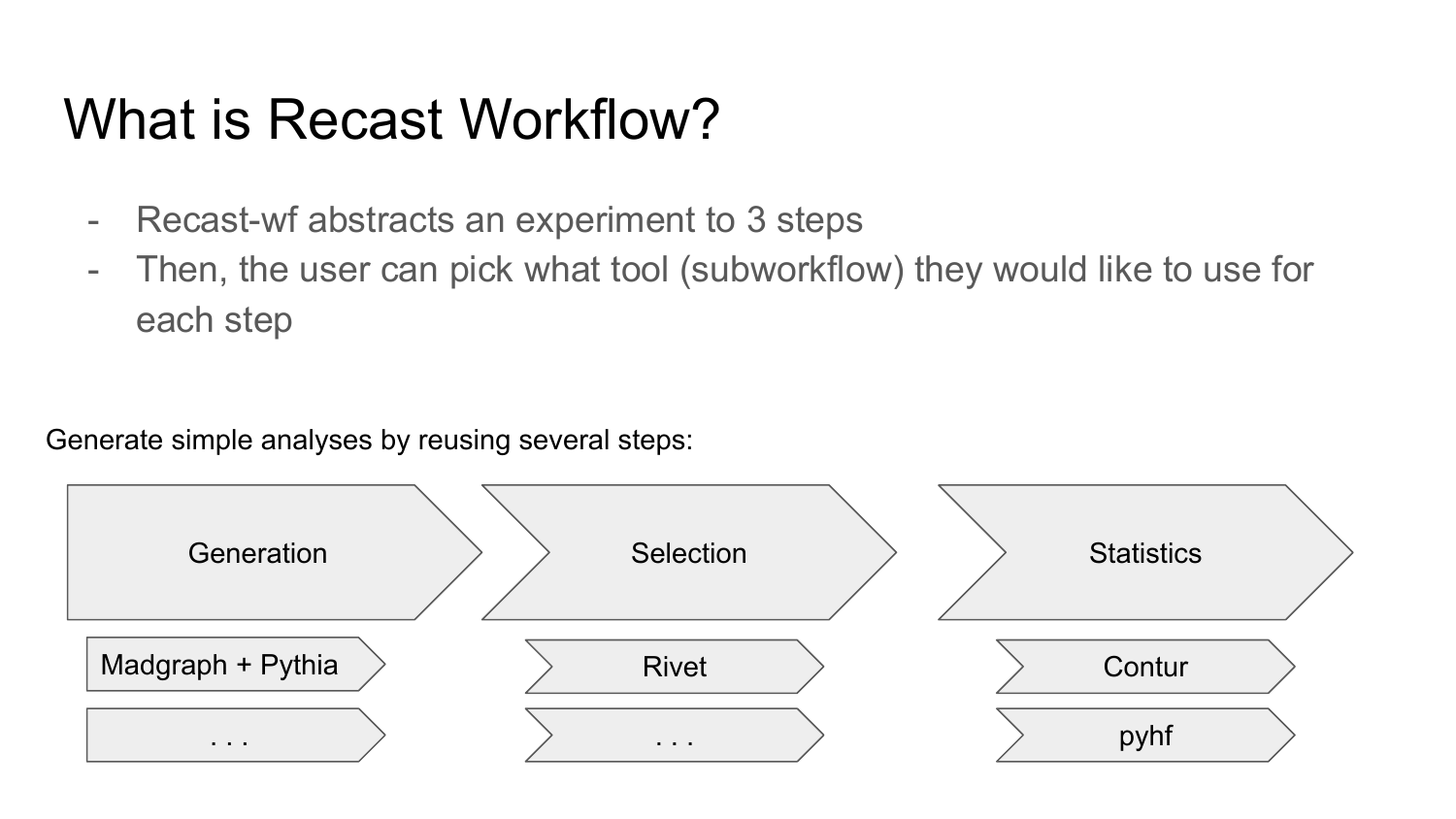#### Recast-wf Internals

- Recast-wf uses configurable file interfaces to build dependency graph of all subworkflows
- Docker images encapsulate each step
- Recast-wf generates valid step combinations

#### Workflow Visualized

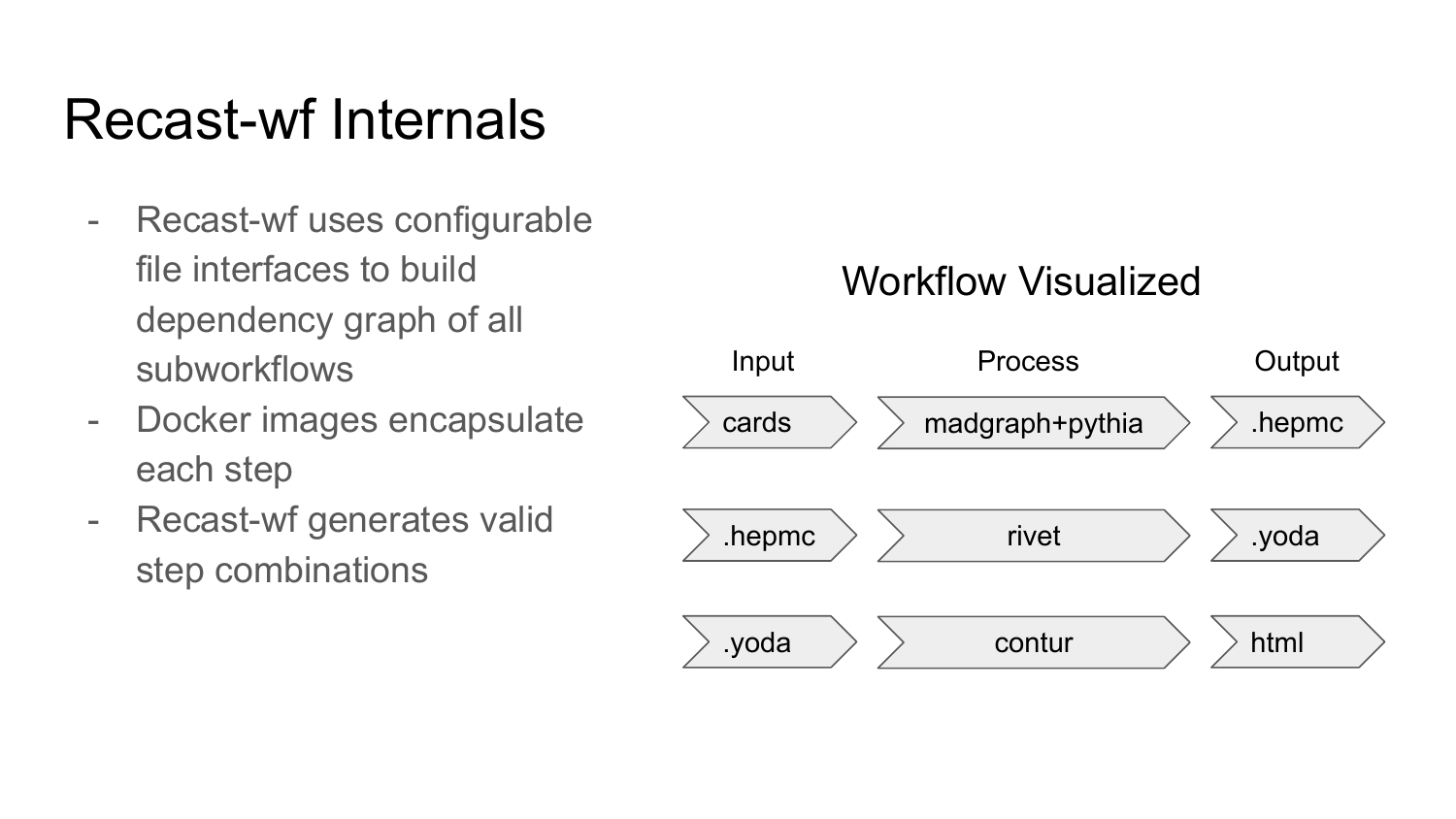- 1. Project restructure
- 73 directories, 149 files -> 45 directories, 102 files
- Converted original project to python package (rather than collection of scripts in \$PYTHONPATH)
- Command line interface incorporated back into project
- Now, you can use both python and bash interchangeably!

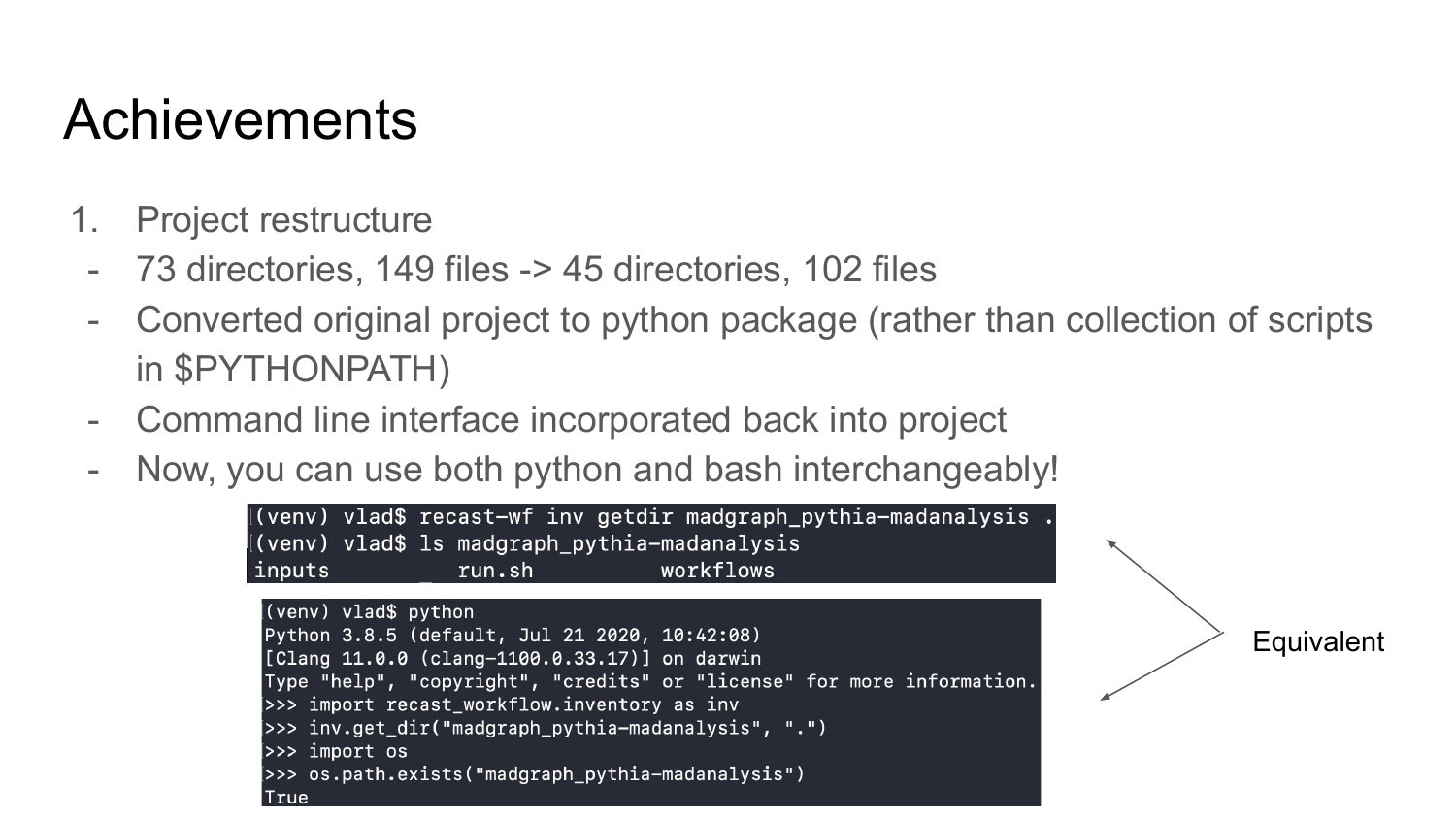2. Added pyhf Docker image, subworkflow, and pyhf workspace file interface

- Alternative subworkflow for statistics

```
description: •
  'Uses pyhf to apply the given patch and signal histograms to the given workspace and generate CLs statistics.'
environment settings:
  - {name: pyhf_version, default: latest}
build_args:
  pyhf: pyhf_version
inputs:
  - {name: script, description: •
    'python script that run pyhf analysis using workspace file path as first argument (sys.argv[1])'}
interfaces:
  input:
    - workspace
  output: []
```
Try it out: docker pull recast/pyhf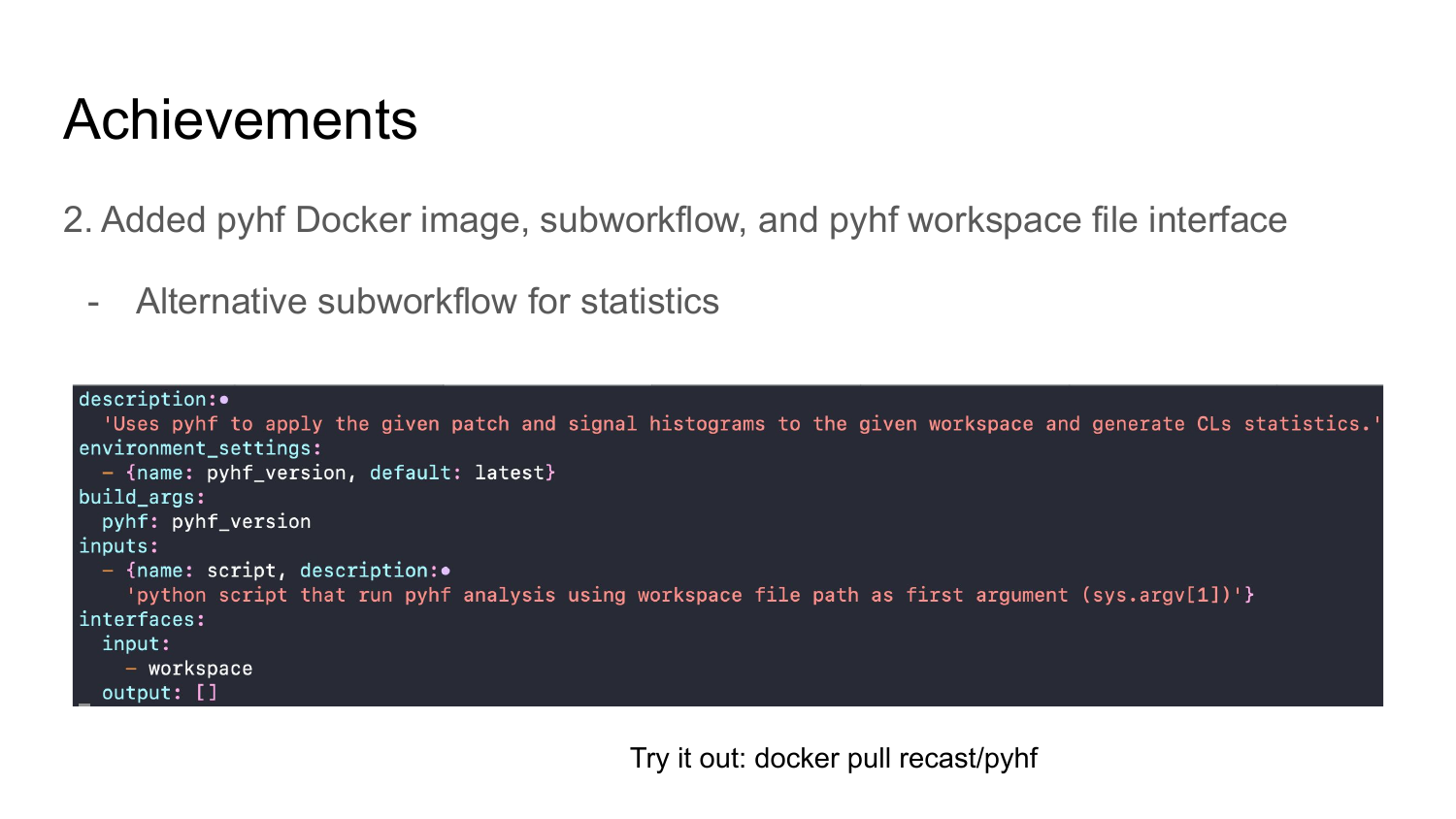3. Added Madanalysis Docker image and subworkflow

- Can also do selection

```
description: 'Analyze events using MadAnalysis.'
environment_settings:
  - {name: madanalysis version, default: 1.7}
build_tags:.
  madanalysis: madanalysis_version
inputs:
  - {name: ma5_recast_card, description: 'Specifies which analyses should be used.'}
  - {name: ma5_run_card, description: 'Specifies what commands to run in madanalysis5 recast mode.'}
interfaces:
  input:
    - hepmc
  output: []
```
Try it out: docker pull recast/madanalysis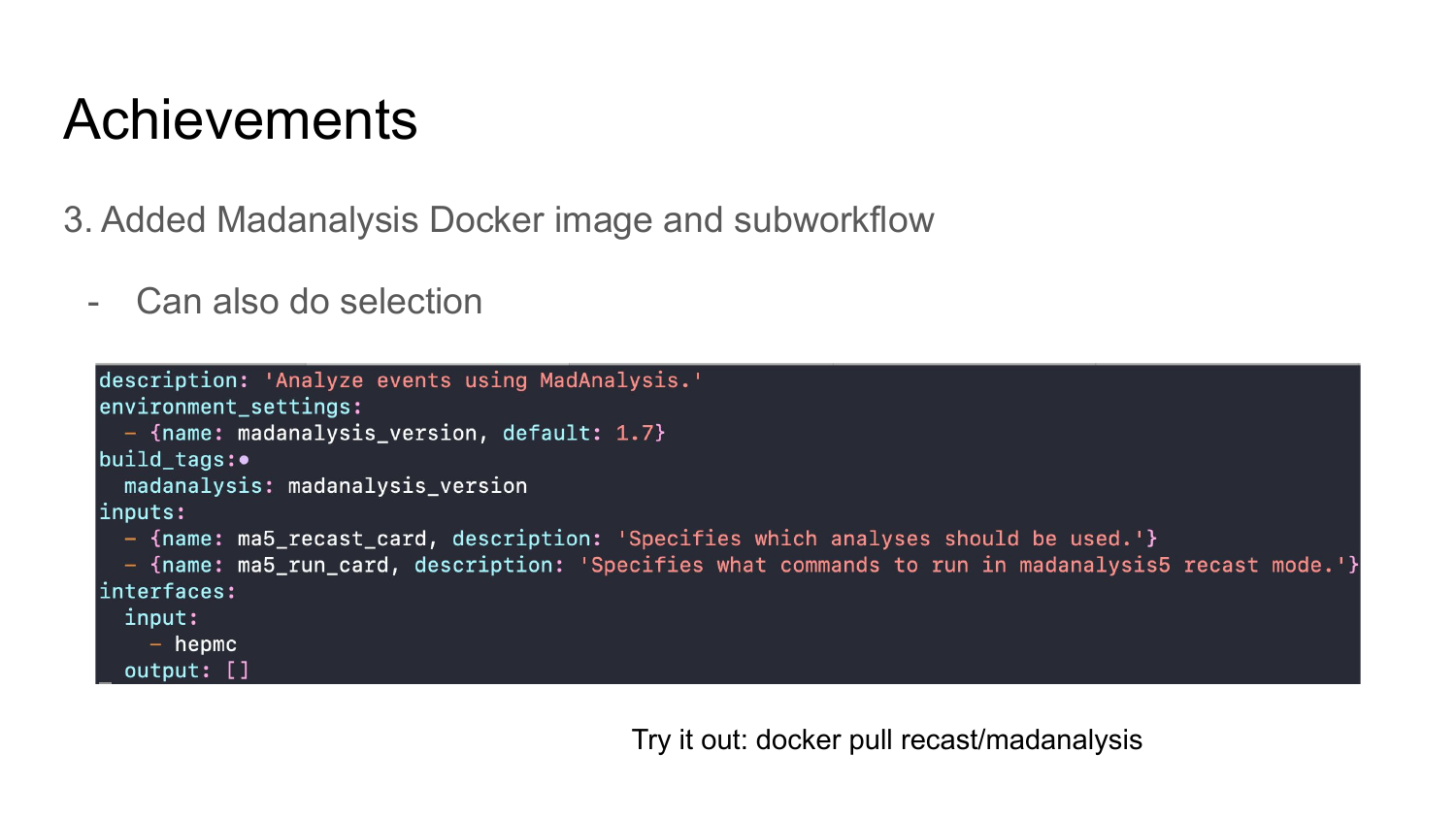4. Added features to help with parameter scans

- Created features for building multistage workflows from existing single stage workflows
- Created command that builds reana.yaml for given workflow, enabling parallelization on reana cluster

```
Usage: recast-wf scan [OPTIONS] COMMAND [ARGS]...
  Command group for creating new scans.
Options:
  -h, -help Show this message and exit.
Commands:
  build
             Convert existing single-step workflow into multistage workflow...
             Extract results from yadage workdir after scan.
  exres
  getdir
             Returns new directory to run scan.
             Generates input files by formatting template using scanparams...
  getinputs
             Returns reana.yml used for submitting reana jobs.
  getrspec
```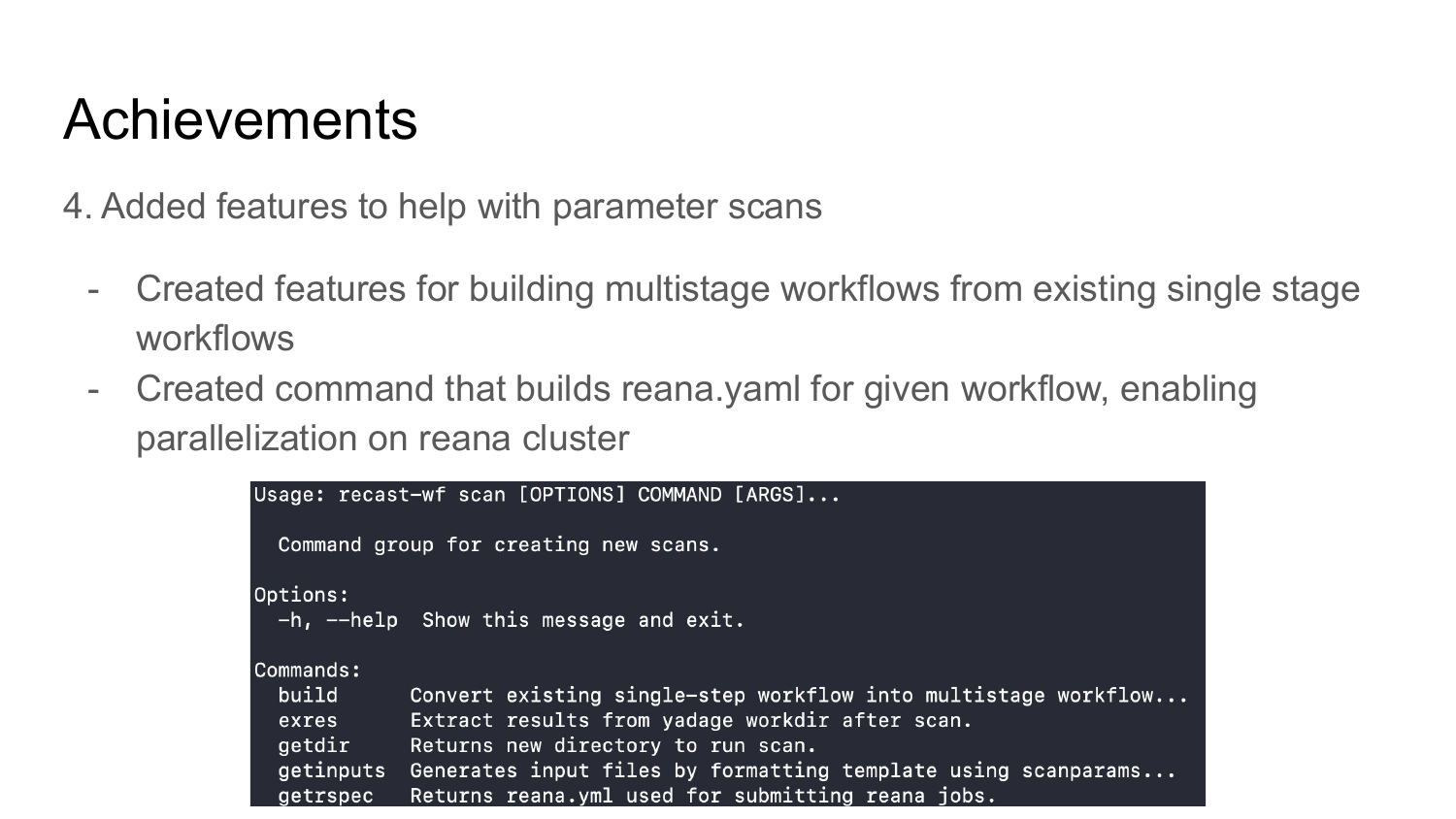5. Publish recast-wf

- Two tutorials produced single point and parameter scan
- Uploaded built distribution to pypi.org so recast-workflow is installable through pip
- Created documentation with the help of sphinx auto generation
- Documentation uploaded to readthedocs.io
- Pypi upload:

<https://pypi.org/project/recast-workflow/1.0.2/>

- Documentation:

<https://pypi.org/project/recast-workflow/1.0.2/>

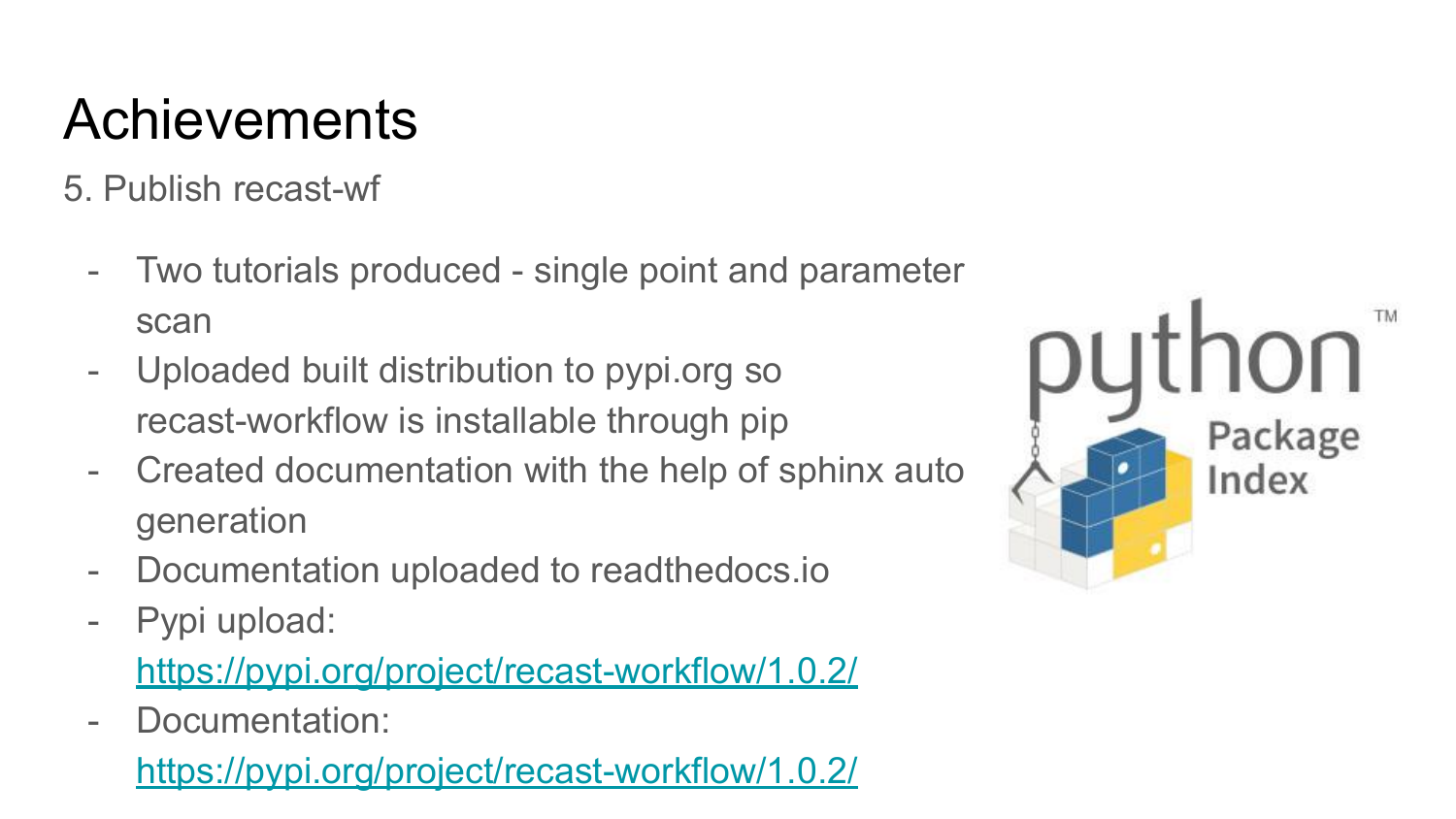6. Created docker image for recast workflow (some code is non-Windows friendly)

- Figured out how to run docker containers recursively, so building workflows and running them is possible from one container.



Try it out: docker pull recast/workflow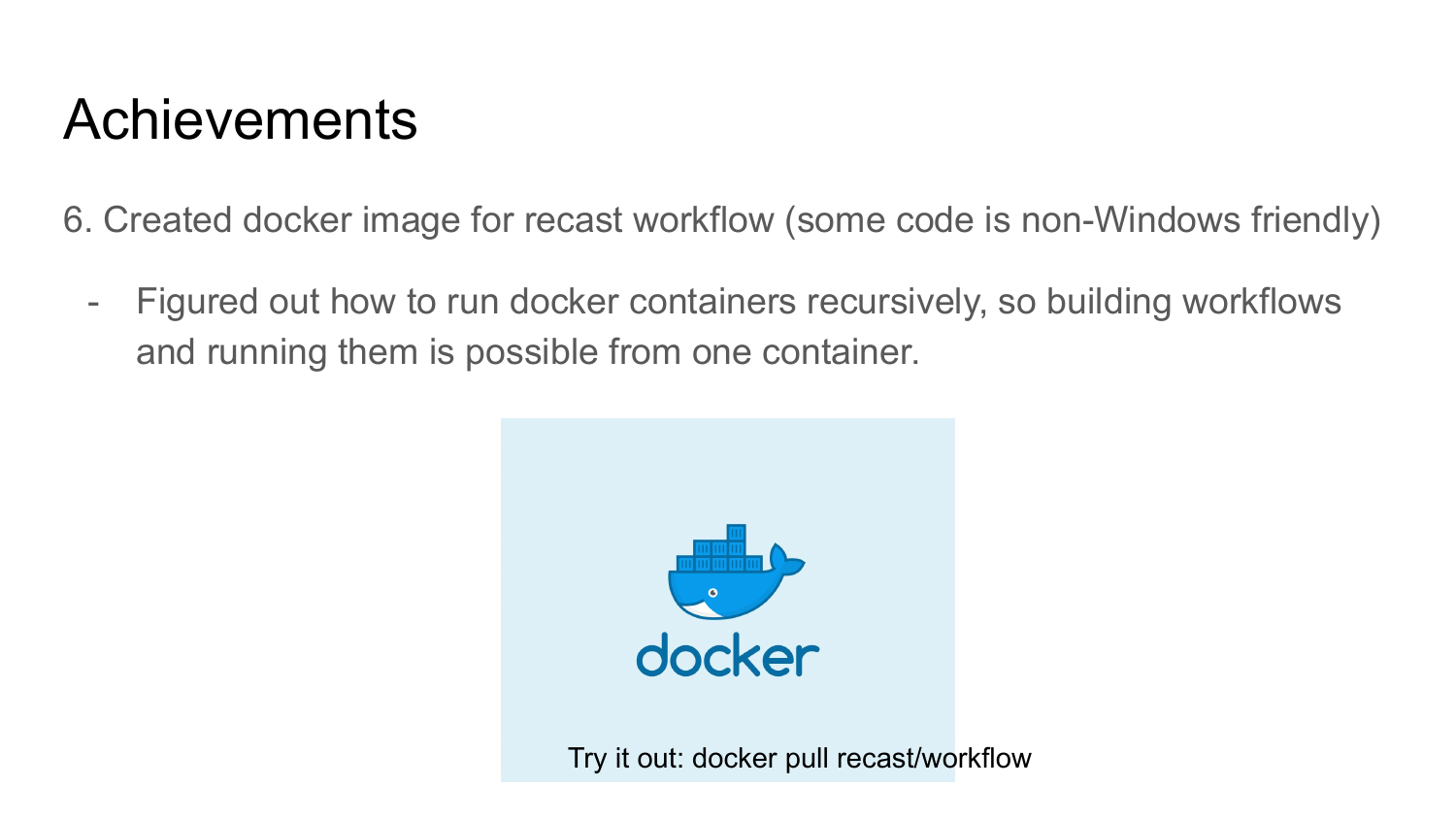#### **Deliverables**

- Recast-wf:<https://pypi.org/project/recast-workflow/1.0.2/>
- Source Code: [https://github.com/vladov3000/recast\\_workflow](https://github.com/vladov3000/recast_workflow)
- Tutorials: [https://github.com/vladov3000/recast\\_workflow](https://github.com/vladov3000/recast_workflow)
- Documentation: <https://pypi.org/project/recast-workflow/1.0.2/>
- In-depth 40-min video explanation: <https://youtu.be/vlFxA82YYEY>
- Docker Images (pyhf, madanalysis5, workflow): <https://hub.docker.com/u/recast>

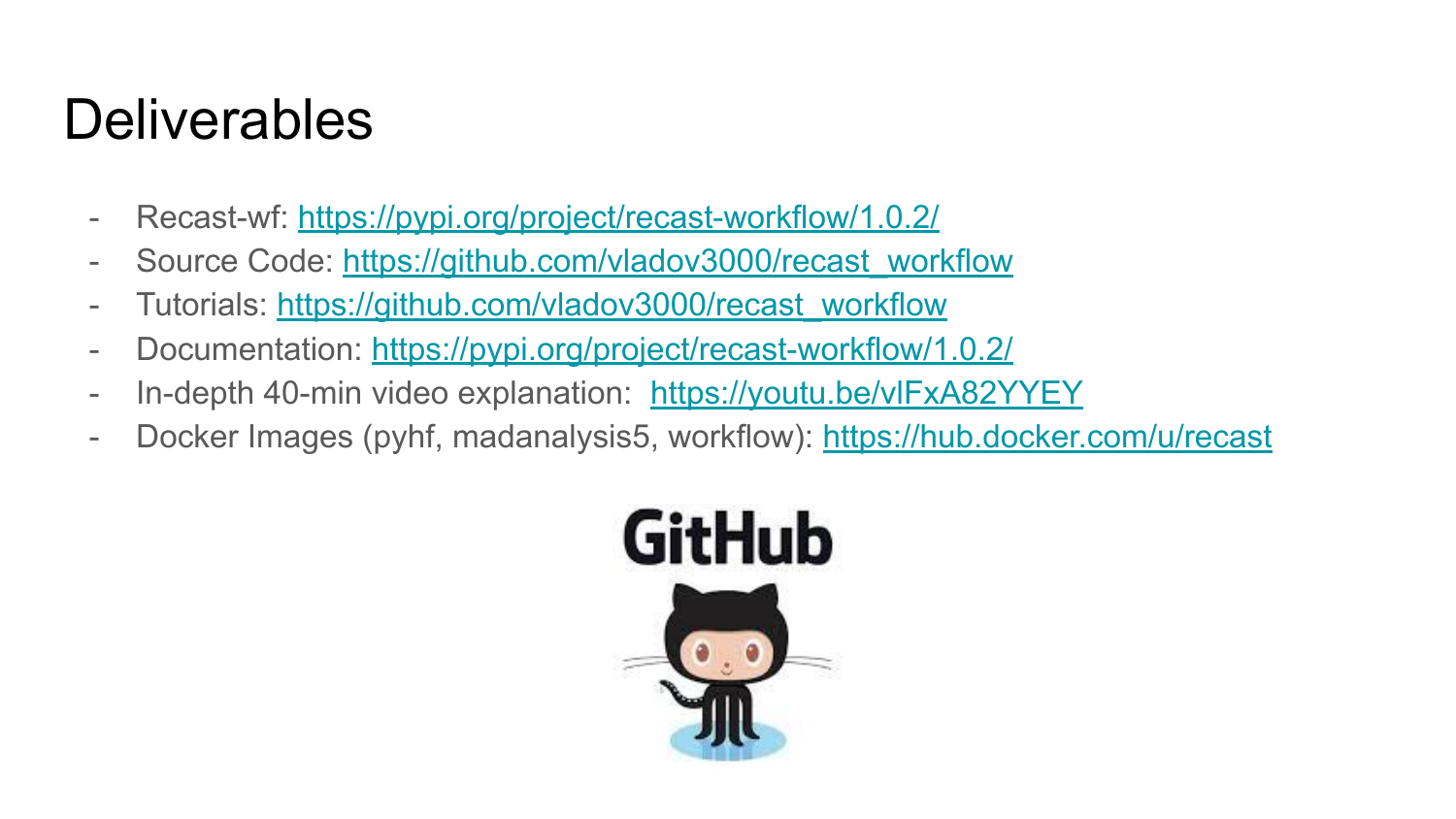### Summary

- All proposal goals met:
	- Madanalysis5 subworkflow
	- Pyhf subworkflow
	- Reana integration
	- Documentation



- Ideas for future work:
	- Add .yoda to pyhf workspace converter so pyhf can be used with the rest of the subworkflows
	- Develop default python script for pyhf subworkflow
	- Optimize code for generating combinations by traversing dependency graph
	- More unit tests to increase code coverage and package reliability